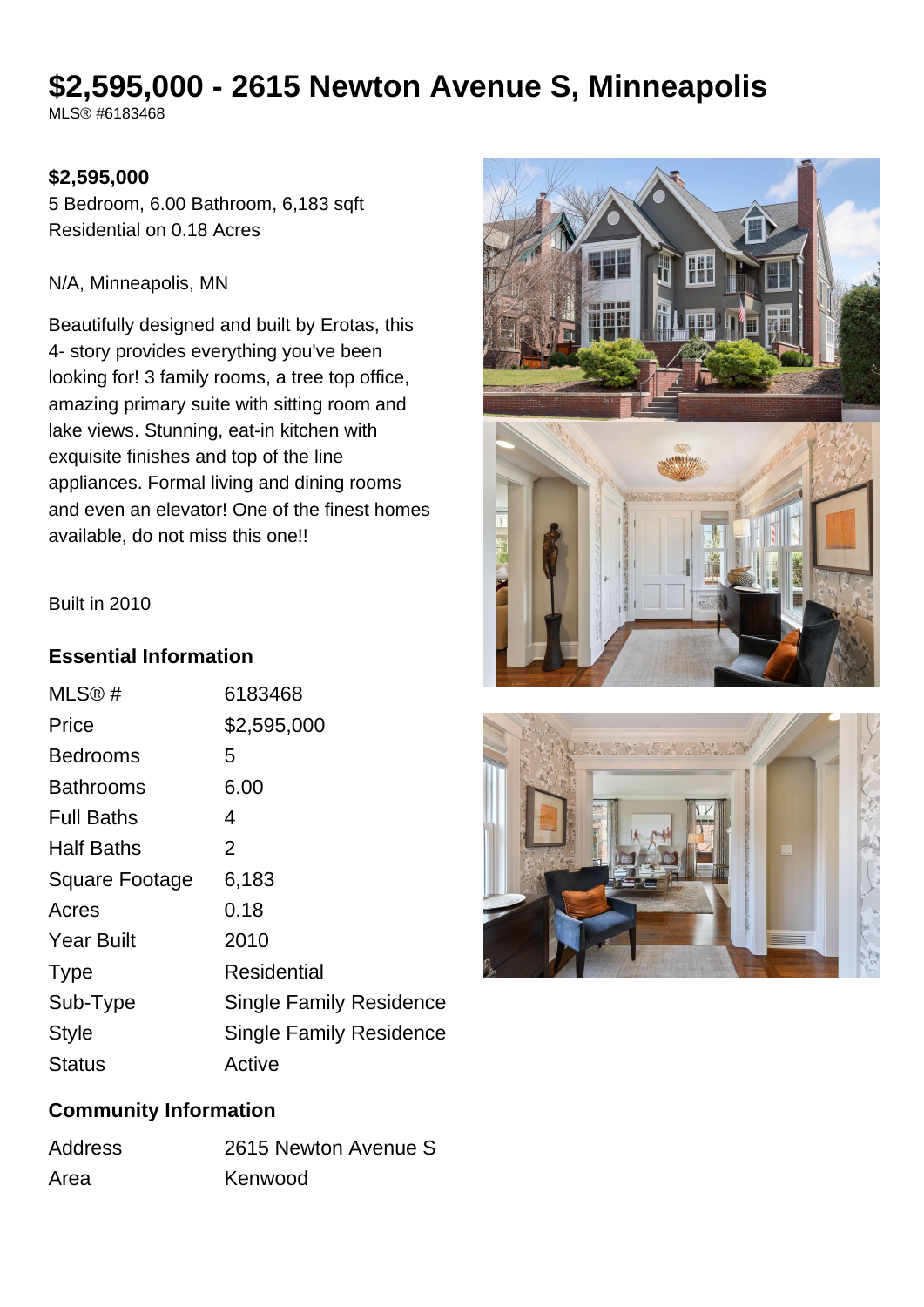| Subdivision  | N/A                |
|--------------|--------------------|
| City         | <b>Minneapolis</b> |
| County       | Hennepin           |
| <b>State</b> | ΜN                 |
| Zip Code     | 55405              |

# **Amenities**

| # of Garages | 2                      |
|--------------|------------------------|
| Garages      | <b>Attached Garage</b> |
| View         | Lake                   |
| Waterfront   | <b>Lake View</b>       |

### **Interior**

| Appliances      | Wall Oven, Microwave |
|-----------------|----------------------|
| Heating         | <b>Forced Air</b>    |
| Cooling         | <b>Central Air</b>   |
| Fireplace       | Yes                  |
| # of Fireplaces |                      |

# **Exterior**

| Lot Description | Irregular Lot, Tree Coverage - Light |
|-----------------|--------------------------------------|
| Roof            | Asphalt                              |
| Construction    | Stucco, Wood Siding                  |

# **School Information**

District Minneapolis

#### **Additional Information**

| Days on Market | -31                              |
|----------------|----------------------------------|
| Zoning         | <b>Residential-Single Family</b> |

# **Listing Details**

Listing Office Lakes Sotheby's International

"<sup>A</sup> Broker"<br>"I Reciprocity The data relating to real estate for sale on this site comes in part from the Broker Reciprocity program of the Regional Multiple Listing Service of Minnesota, Inc. Real Estate listings held by brokerage firms other than Lakes Sotheby's International Realty are marked with the Broker Reciprocity logo or the Broker Reciprocity house icon and detailed information about them includes the names of the listing brokers. Lakes Sotheby's International Realty is not a Multiple Listing Service MLS, nor does it offer MLS access. This website is a service of Lakes Sotheby's International Realty, a broker Participant of the Regional Multiple Listing Service of Minnesota, Inc.